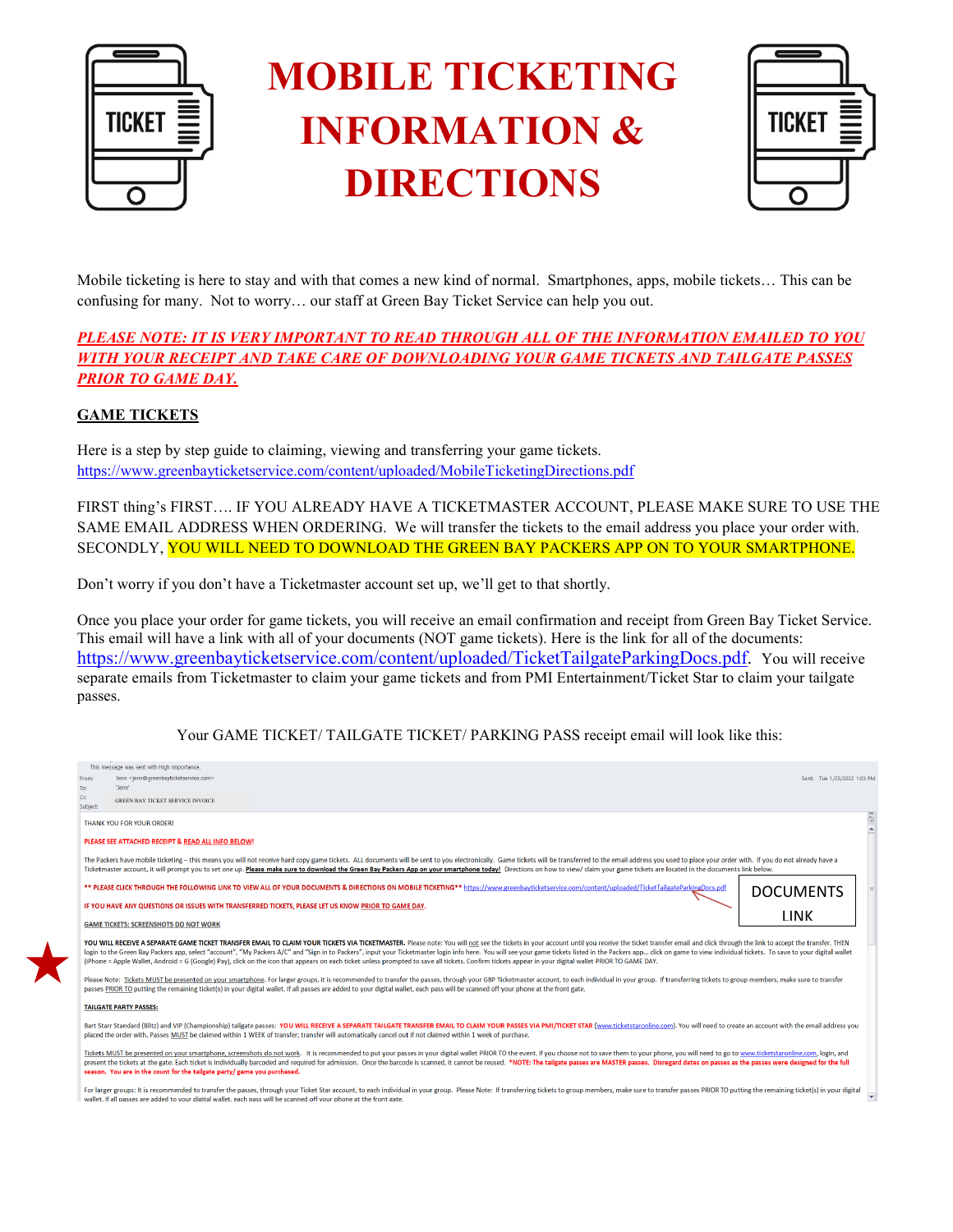The email to **accept your tickets** will look like this:



| Once accepted, you will receive an email that looks like this: |  |  |  |
|----------------------------------------------------------------|--|--|--|

| Customer<br>, the Tickets Are Yours - Complete This Last<br>Name<br><b>Step</b> |                                                                                                                     |  |  |  |  |
|---------------------------------------------------------------------------------|---------------------------------------------------------------------------------------------------------------------|--|--|--|--|
|                                                                                 | <b>View and Save Tickets</b>                                                                                        |  |  |  |  |
| င ဇ                                                                             | <b>Chicago Bears</b><br>Sun . Dec 12, 2021 . 07:20 PM                                                               |  |  |  |  |
|                                                                                 | This email is NOT your ticket.                                                                                      |  |  |  |  |
|                                                                                 | You successfully accepted your ticket transfer from Lynn@greenbayticketservice.com                                  |  |  |  |  |
|                                                                                 | You Have One Important Step Left                                                                                    |  |  |  |  |
|                                                                                 | View and save your tickets before you head to the event with these simple steps.                                    |  |  |  |  |
| above*.                                                                         | 1. Download or update the latest version of our app and sign in or bookmark the website                             |  |  |  |  |
|                                                                                 | 2. View your ticket barcode in advance. This will help make sure it's saved and ready<br>before you reach the gate. |  |  |  |  |
|                                                                                 | 3. Using an iPhone? Add your tickets to your Apple Wallet now and avoid slow or busy                                |  |  |  |  |
| WiFi at the stadium.                                                            |                                                                                                                     |  |  |  |  |
|                                                                                 | * Please note, this account is separate from Ticketmaster and sign in details may be different.                     |  |  |  |  |
|                                                                                 | If you have any questions, we're here to help. Contact Us                                                           |  |  |  |  |
|                                                                                 | @ 2021 Ticketmaster. All rights reserved.                                                                           |  |  |  |  |
|                                                                                 | Click on "View and Save Tickets"                                                                                    |  |  |  |  |
|                                                                                 | This will bring you to the Ticketmaster screen.                                                                     |  |  |  |  |
|                                                                                 | Sign In to your account. You will see the                                                                           |  |  |  |  |
|                                                                                 | tickets appear in your account under Tickets                                                                        |  |  |  |  |
|                                                                                 |                                                                                                                     |  |  |  |  |
|                                                                                 |                                                                                                                     |  |  |  |  |
| TO GAME DAY.                                                                    | $\rightarrow$ Game. Add to your Digital Wallet PRIOR                                                                |  |  |  |  |

The email to **accept your tailgate passes** will look like this:



Click "Accept Tickets" and follow the prompts to Sign In/ Create a Ticket Star account.

It is recommended to add these tailgate passes to your digital wallet PRIOR to game day.

For larger groups, you will have the option to transfer individual passes to each person through your Ticket Star Account.

**\*NOTE: The tailgate passes are MASTER passes. Disregard dates on passes as the passes were designed for the full season. You are in the count for the tailgate party/ game you purchased.** Passes can only be scanned ONCE and are voided after being scanned.